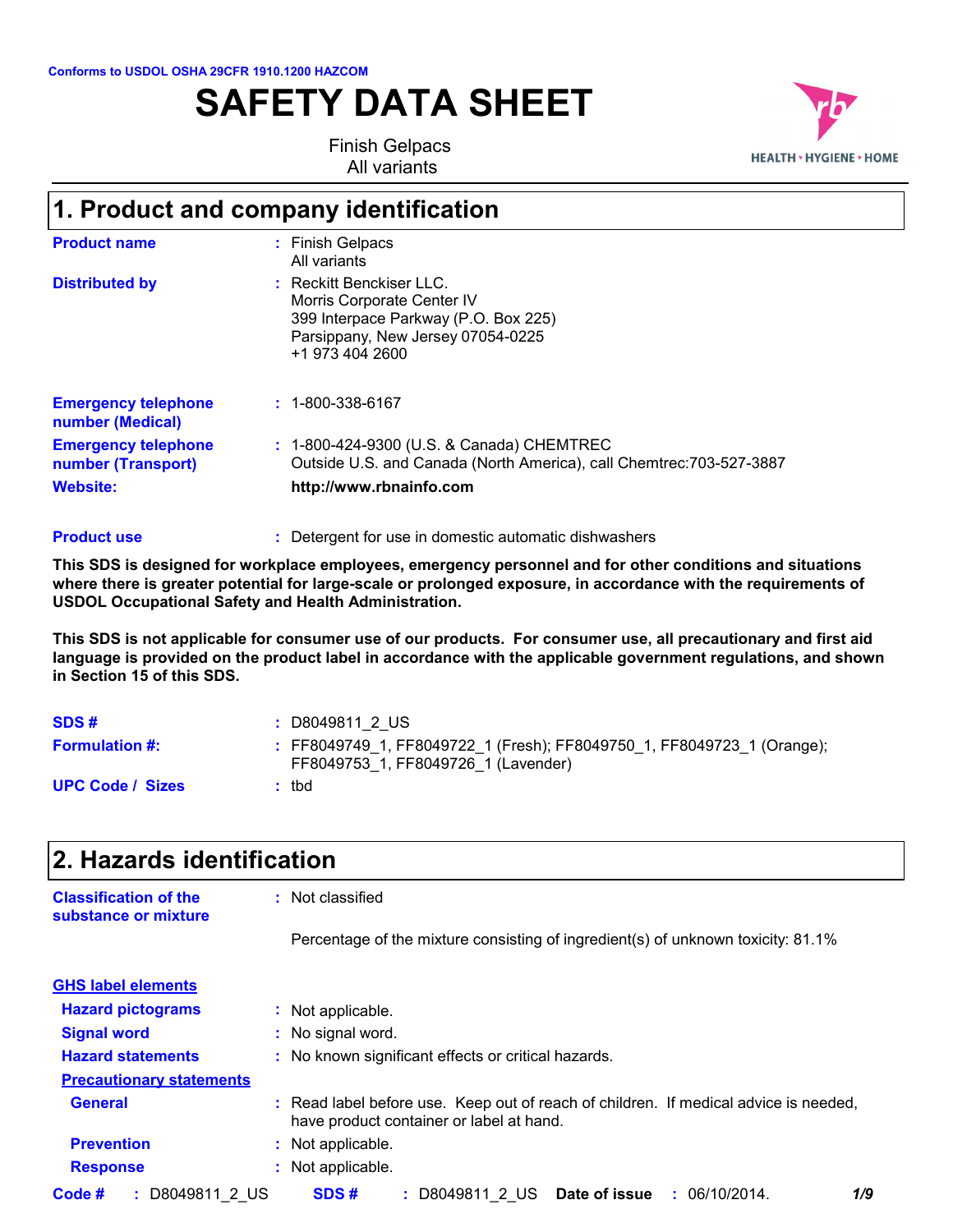| 2. Hazards identification                  |                   |  |
|--------------------------------------------|-------------------|--|
| <b>Storage</b>                             | : Not applicable. |  |
| <b>Disposal</b>                            | : Not applicable. |  |
| <b>Supplemental label</b><br>elements      | : None known.     |  |
| <b>Hazards not otherwise</b><br>classified | : None known.     |  |

# **3. Composition/information on ingredients**

#### **Substance/mixture :** Mixture

**There are no ingredients present which, within the current knowledge of the supplier and in the concentrations applicable, are classified as hazardous to health or the environment and hence require reporting in this section.**

### **4. First aid measures**

#### Wash out mouth with water. Move to fresh air. If material has been swallowed and the exposed person is conscious, give small quantities of water to drink. Do not induce vomiting unless directed to do so by medical personnel. Get medical attention if symptoms occur. **:** Immediately flush eyes with plenty of water, occasionally lifting the upper and lower eyelids. Check for and remove any contact lenses. Get medical attention if irritation occurs. Flush contaminated skin with plenty of water. Remove contaminated clothing and **:** shoes. Get medical attention if symptoms occur. Remove victim to fresh air and keep at rest in a position comfortable for breathing. Get **:** medical attention if symptoms occur. In case of inhalation of decomposition products in a fire, symptoms may be delayed. The exposed person may need to be kept under medical surveillance for 48 hours. **Eye contact Skin contact Inhalation Ingestion : Description of necessary first aid measures**

#### **Most important symptoms/effects, acute and delayed**

| <b>Potential acute health effects</b> |                                                                                      |
|---------------------------------------|--------------------------------------------------------------------------------------|
| Eye contact                           | : No known significant effects or critical hazards.                                  |
| <b>Inhalation</b>                     | : No known significant effects or critical hazards.                                  |
| <b>Skin contact</b>                   | : No known significant effects or critical hazards.                                  |
| Ingestion                             | : No known significant effects or critical hazards.                                  |
| <b>Over-exposure signs/symptoms</b>   |                                                                                      |
| Eye contact                           | : No specific data.                                                                  |
| <b>Inhalation</b>                     | : No specific data.                                                                  |
| <b>Skin contact</b>                   | : No specific data.                                                                  |
| <b>Ingestion</b>                      | : No specific data.                                                                  |
|                                       | Indication of immediate medical attention and special treatment needed, if necessary |
| Notes to physician                    | : Treat symptomatically.                                                             |
| <b>Specific treatments</b>            | : No specific treatment.                                                             |
| <b>Protection of first-aiders</b>     | : No action shall be taken involving any personal risk or without suitable training. |
|                                       |                                                                                      |

#### **See toxicological information (Section 11)**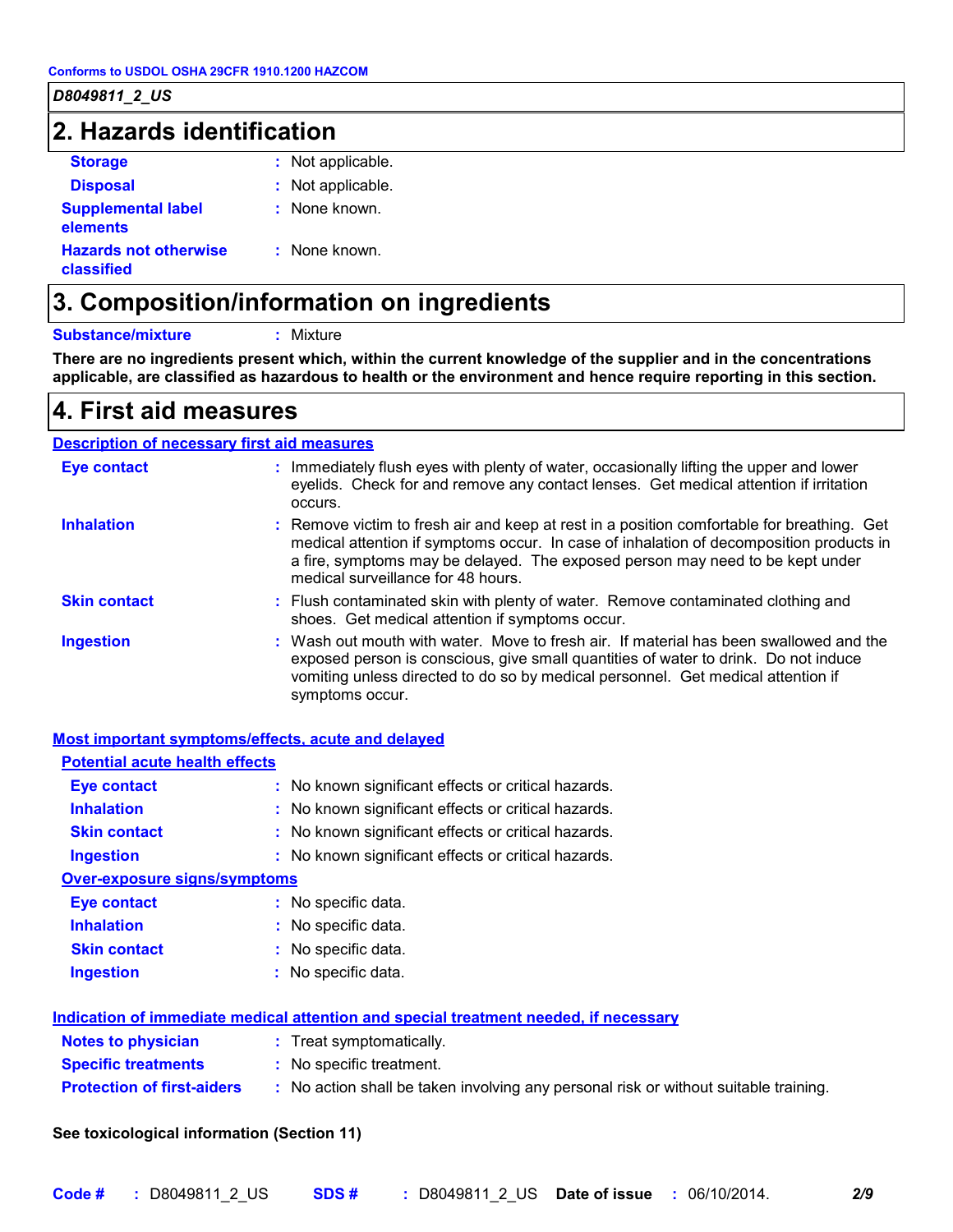# **5. Fire-fighting measures**

| <b>Extinguishing media</b>                               |                                                                                                                                                                                                     |
|----------------------------------------------------------|-----------------------------------------------------------------------------------------------------------------------------------------------------------------------------------------------------|
| <b>Suitable extinguishing</b><br>media                   | : Use an extinguishing agent suitable for the surrounding fire.                                                                                                                                     |
| <b>Unsuitable extinguishing</b><br>media                 | : None known.                                                                                                                                                                                       |
| <b>Specific hazards arising</b><br>from the chemical     | : In a fire or if heated, a pressure increase will occur and the container may burst.                                                                                                               |
| <b>Hazardous thermal</b><br>decomposition products       | Decomposition products may include the following materials:<br>carbon dioxide<br>carbon monoxide<br>nitrogen oxides<br>sulfur oxides<br>metal oxide/oxides                                          |
| <b>Special protective actions</b><br>for fire-fighters   | : Promptly isolate the scene by removing all persons from the vicinity of the incident if<br>there is a fire. No action shall be taken involving any personal risk or without suitable<br>training. |
| <b>Special protective</b><br>equipment for fire-fighters | Fire-fighters should wear appropriate protective equipment and self-contained breathing<br>apparatus (SCBA) with a full face-piece operated in positive pressure mode.                              |
|                                                          |                                                                                                                                                                                                     |

# **6. Accidental release measures**

#### **Personal precautions, protective equipment and emergency procedures**

| For non-emergency<br>personnel                        |     | : No action shall be taken involving any personal risk or without suitable training.<br>Evacuate surrounding areas. Keep unnecessary and unprotected personnel from<br>entering. Do not touch or walk through spilled material. Put on appropriate personal<br>protective equipment.                                                                                                                                                                                                                                                                                                       |  |  |
|-------------------------------------------------------|-----|--------------------------------------------------------------------------------------------------------------------------------------------------------------------------------------------------------------------------------------------------------------------------------------------------------------------------------------------------------------------------------------------------------------------------------------------------------------------------------------------------------------------------------------------------------------------------------------------|--|--|
| For emergency responders                              | -11 | If specialised clothing is required to deal with the spillage, take note of any information<br>in Section 8 on suitable and unsuitable materials. See also the information in "For non-<br>emergency personnel".                                                                                                                                                                                                                                                                                                                                                                           |  |  |
| <b>Environmental precautions</b>                      |     | : Avoid dispersal of spilled material and runoff and contact with soil, waterways, drains<br>and sewers. Inform the relevant authorities if the product has caused environmental<br>pollution (sewers, waterways, soil or air).                                                                                                                                                                                                                                                                                                                                                            |  |  |
| Methods and materials for containment and cleaning up |     |                                                                                                                                                                                                                                                                                                                                                                                                                                                                                                                                                                                            |  |  |
| <b>Small spill</b>                                    |     | : Stop leak if without risk. Move containers from spill area. Dilute with water and mop up<br>if water-soluble. Alternatively, or if water-insoluble, absorb with an inert dry material and<br>place in an appropriate waste disposal container. Dispose of via a licensed waste<br>disposal contractor.                                                                                                                                                                                                                                                                                   |  |  |
| <b>Large spill</b>                                    |     | : Stop leak if without risk. Move containers from spill area. Prevent entry into sewers,<br>water courses, basements or confined areas. Wash spillages into an effluent treatment<br>plant or proceed as follows. Contain and collect spillage with non-combustible,<br>absorbent material e.g. sand, earth, vermiculite or diatomaceous earth and place in<br>container for disposal according to local regulations (see Section 13). Dispose of via a<br>licensed waste disposal contractor. Note: see Section 1 for emergency contact<br>information and Section 13 for waste disposal. |  |  |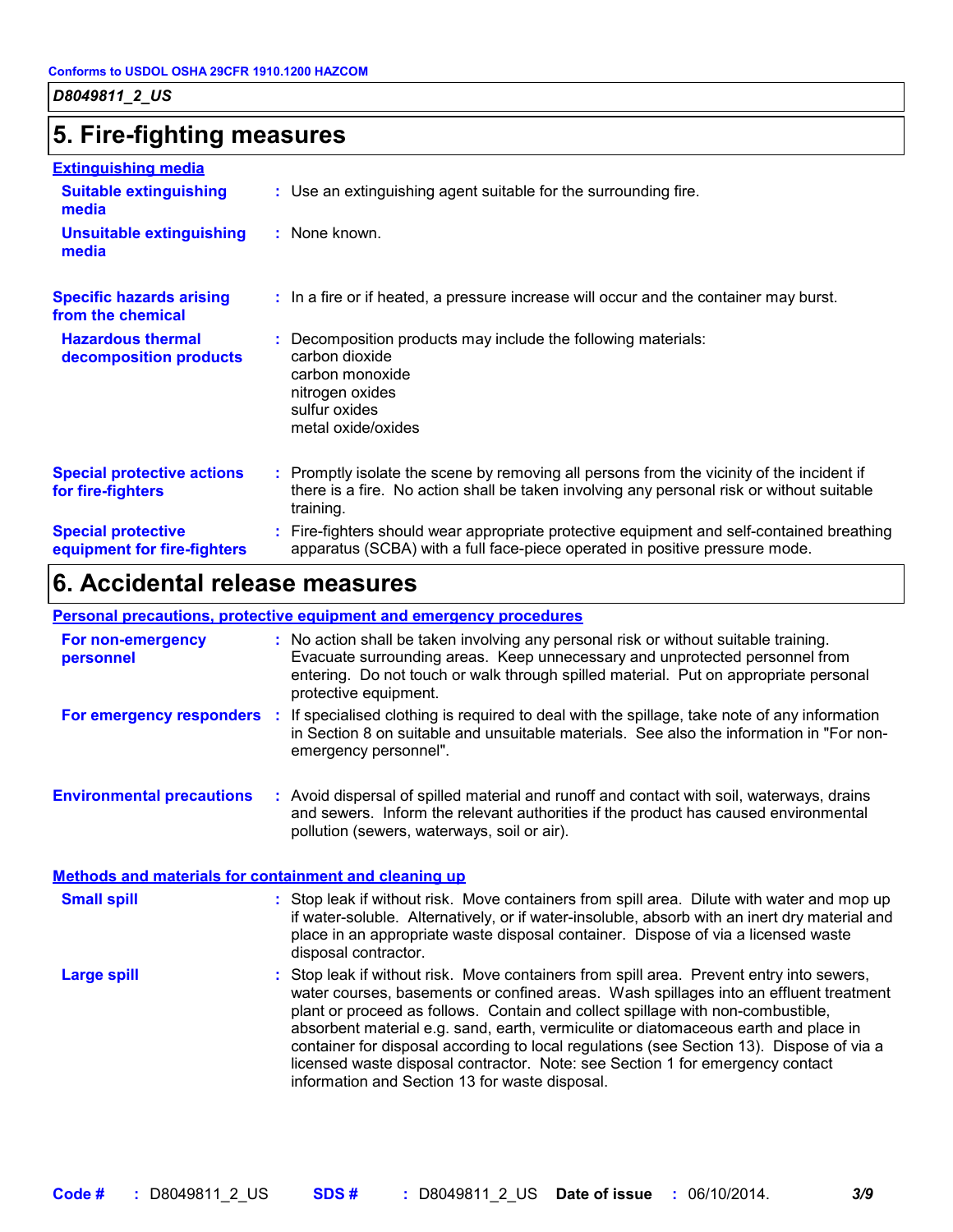### **7. Handling and storage**

#### **Precautions for safe handling**

| <b>Protective measures</b> | : Put on appropriate personal protective equipment (see Section 8). |  |
|----------------------------|---------------------------------------------------------------------|--|
|                            |                                                                     |  |

**Conditions for safe storage, : Do not store above the following temperature: 50°C (122°F). Store in accordance with including any incompatibilities** local regulations. Store in original container protected from direct sunlight in a dry, cool and well-ventilated area, away from incompatible materials (see Section 10) and food and drink. Keep container tightly closed and sealed until ready for use. Containers that have been opened must be carefully resealed and kept upright to prevent leakage. Do not store in unlabeled containers. Use appropriate containment to avoid environmental contamination.

### **8. Exposure controls/personal protection**

| <b>Control</b>                             |                                                                                                                                                                                                                                                                                                                                                                                                   |
|--------------------------------------------|---------------------------------------------------------------------------------------------------------------------------------------------------------------------------------------------------------------------------------------------------------------------------------------------------------------------------------------------------------------------------------------------------|
| <b>Occupational exposure limits</b>        |                                                                                                                                                                                                                                                                                                                                                                                                   |
| Not applicable.                            |                                                                                                                                                                                                                                                                                                                                                                                                   |
| <b>Appropriate engineering</b><br>controls | : Good general ventilation should be sufficient to control worker exposure to airborne<br>contaminants.                                                                                                                                                                                                                                                                                           |
| <b>Environmental exposure</b><br>controls  | : Emissions from ventilation or work process equipment should be checked to ensure<br>they comply with the requirements of environmental protection legislation. In some<br>cases, fume scrubbers, filters or engineering modifications to the process equipment<br>will be necessary to reduce emissions to acceptable levels.                                                                   |
| <b>Individual protection measures</b>      |                                                                                                                                                                                                                                                                                                                                                                                                   |
| <b>Hygiene measures</b>                    | : Wash hands, forearms and face thoroughly after handling chemical products, before<br>eating, smoking and using the lavatory and at the end of the working period.<br>Appropriate techniques should be used to remove potentially contaminated clothing.<br>Wash contaminated clothing before reusing. Ensure that eyewash stations and safety<br>showers are close to the workstation location. |
| <b>Eye/face protection</b>                 | : Safety eyewear complying with an approved standard should be used when a risk<br>assessment indicates this is necessary to avoid exposure to liquid splashes, mists,<br>gases or dusts. If contact is possible, the following protection should be worn, unless<br>the assessment indicates a higher degree of protection: safety glasses with side-<br>shields.                                |
| <b>Skin protection</b>                     |                                                                                                                                                                                                                                                                                                                                                                                                   |
| <b>Hand protection</b>                     | : Chemical-resistant, impervious gloves complying with an approved standard should be<br>worn at all times when handling chemical products if a risk assessment indicates this is<br>necessary.                                                                                                                                                                                                   |
| <b>Body protection</b>                     | : Personal protective equipment for the body should be selected based on the task being<br>performed and the risks involved and should be approved by a specialist before<br>handling this product.                                                                                                                                                                                               |
| <b>Other skin protection</b>               | : Appropriate footwear and any additional skin protection measures should be selected<br>based on the task being performed and the risks involved and should be approved by a<br>specialist before handling this product.                                                                                                                                                                         |
| <b>Respiratory protection</b>              | : Use a properly fitted, air-purifying or air-fed respirator complying with an approved<br>standard if a risk assessment indicates this is necessary. Respirator selection must be<br>based on known or anticipated exposure levels, the hazards of the product and the safe<br>working limits of the selected respirator.                                                                        |
|                                            |                                                                                                                                                                                                                                                                                                                                                                                                   |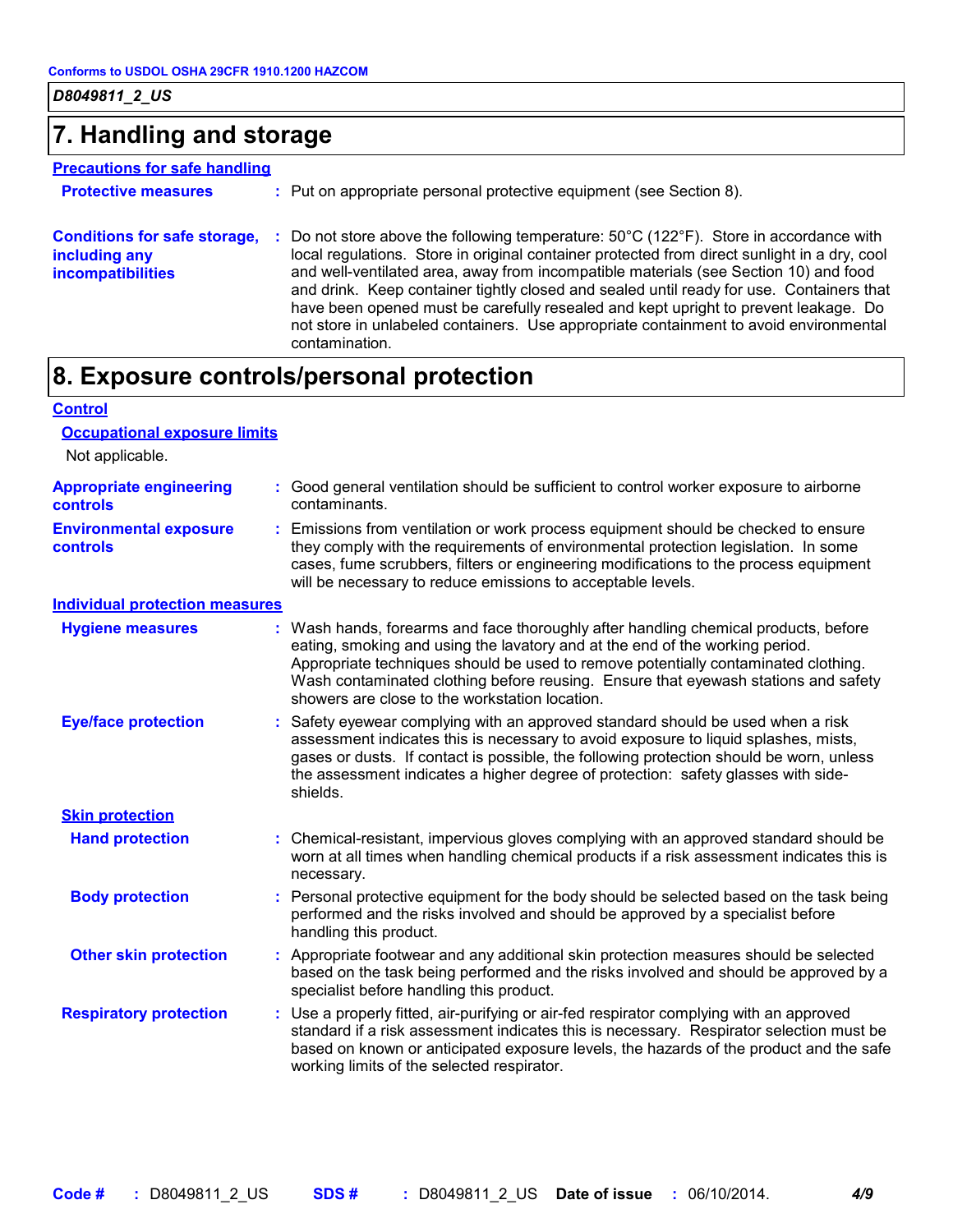# **9. Physical and chemical properties**

#### **Appearance**

| <b>Physical state</b>                             | : Liquid. [Liquid.covered by a PVOH pouch]                                 |
|---------------------------------------------------|----------------------------------------------------------------------------|
| <b>Color</b>                                      | : Blue. Orange. Violet.                                                    |
| Odor                                              | : Characteristic.                                                          |
| <b>Odor threshold</b>                             | : Not available.                                                           |
| pH                                                | : 9.1 to 9.9 [Conc. (% w/w): 1%]                                           |
| <b>Melting point</b>                              | : Not available.                                                           |
| <b>Boiling point</b>                              | : Not available.                                                           |
| <b>Flash point</b>                                | : Not available.                                                           |
| <b>Evaporation rate</b>                           | : Not available.                                                           |
| <b>Flammability (solid, gas)</b>                  | : Not available.                                                           |
| Lower and upper explosive<br>(flammable) limits   | : Not available.                                                           |
| <b>Vapor pressure</b>                             | : Not available.                                                           |
| <b>Vapor density</b>                              | : Not available.                                                           |
| <b>Relative density</b>                           | : Not available.                                                           |
| <b>Solubility</b>                                 | : Easily soluble in the following materials: cold water and hot water.     |
| <b>Partition coefficient: n-</b><br>octanol/water | : Not available.                                                           |
| <b>Auto-ignition temperature</b>                  | $:$ Not available.                                                         |
| <b>Decomposition temperature</b>                  | : Not available.                                                           |
| <b>Viscosity</b>                                  | : Dynamic (room temperature): 2000 to 2400 mPa $\cdot$ s (2000 to 2400 cP) |

# **10. Stability and reactivity**

| <b>Reactivity</b>                            | : No specific test data related to reactivity available for this product or its ingredients.                                                              |
|----------------------------------------------|-----------------------------------------------------------------------------------------------------------------------------------------------------------|
| <b>Chemical stability</b>                    | : The product is stable.                                                                                                                                  |
| <b>Possibility of hazardous</b><br>reactions | : Under normal conditions of storage and use, hazardous reactions will not occur.<br>Polymerization. : There are no data available on the mixture itself. |
| <b>Conditions to avoid</b>                   | : No specific data.                                                                                                                                       |
| <b>Incompatible materials</b>                | : Do not mix with household chemicals                                                                                                                     |
| <b>Hazardous decomposition</b><br>products   | : Hazardous decomposition products : carbon oxides, Various Organic chemicals.                                                                            |

# **11. Toxicological information**

#### **Information on toxicological effects**

#### **Acute toxicity**

Not available.

**Irritation/Corrosion**

Not available.

**Sensitization**

Not available.

#### **Mutagenicity**

Not available.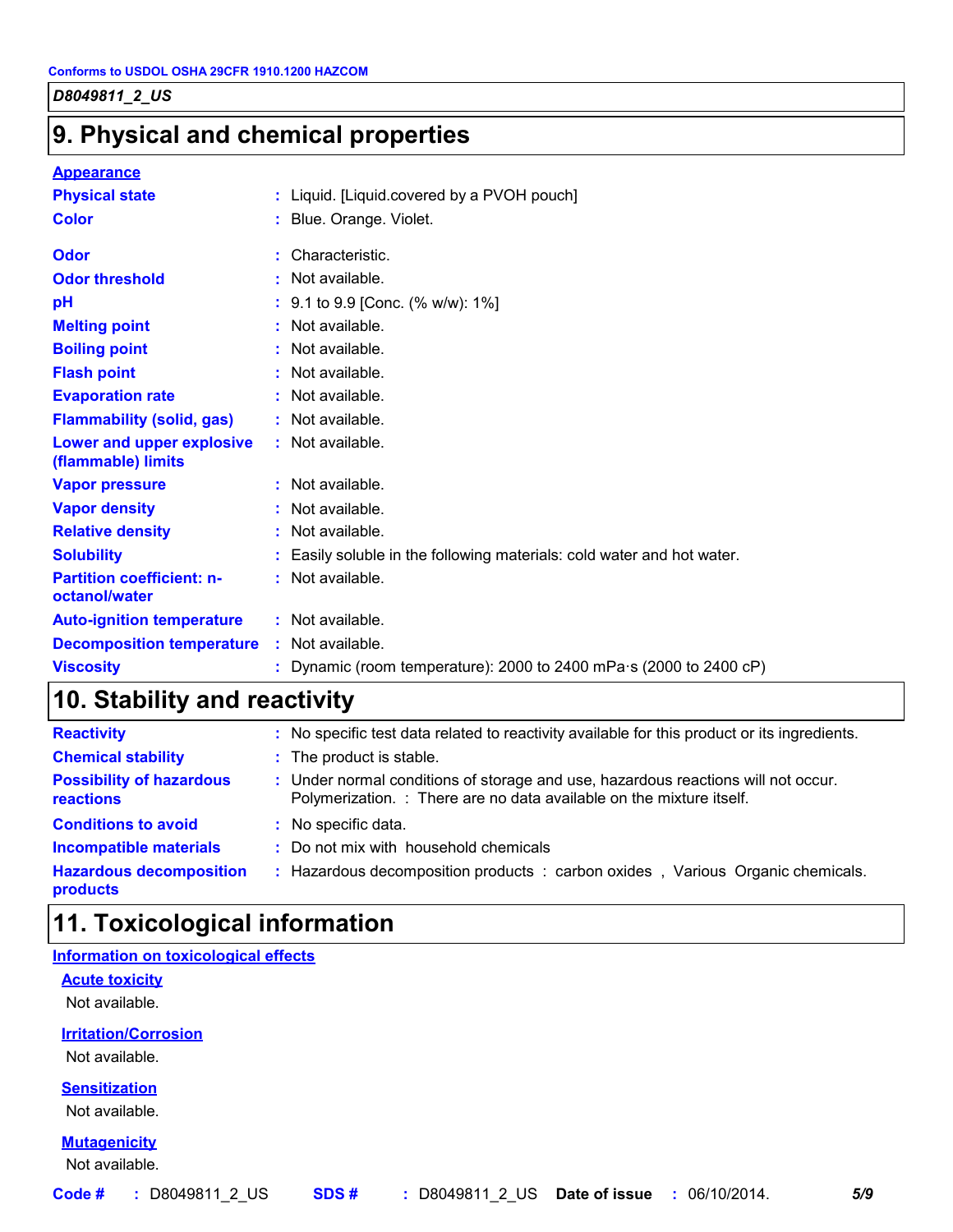# **11. Toxicological information**

#### **Carcinogenicity**

Not available.

#### **Reproductive toxicity**

Not available.

#### **Teratogenicity**

Not available.

#### **Specific target organ toxicity (single exposure)**

Not available.

### **Specific target organ toxicity (repeated exposure)**

Not available.

#### **Aspiration hazard**

Not available.

| <b>Information on the likely</b><br>routes of exposure | : Not available.                                    |
|--------------------------------------------------------|-----------------------------------------------------|
| <b>Potential acute health effects</b>                  |                                                     |
| <b>Eye contact</b>                                     | : No known significant effects or critical hazards. |
| <b>Inhalation</b>                                      | : No known significant effects or critical hazards. |
| <b>Skin contact</b>                                    | : No known significant effects or critical hazards. |
| <b>Ingestion</b>                                       | : No known significant effects or critical hazards. |

#### **Symptoms related to the physical, chemical and toxicological characteristics**

| Eye contact         | : No specific data. |
|---------------------|---------------------|
| <b>Inhalation</b>   | : No specific data. |
| <b>Skin contact</b> | : No specific data. |
| <b>Ingestion</b>    | : No specific data. |

#### **Delayed and immediate effects and also chronic effects from short and long term exposure**

| <b>Short term exposure</b>                        |                                                     |
|---------------------------------------------------|-----------------------------------------------------|
| <b>Potential immediate</b><br><b>effects</b>      | : Not available.                                    |
| <b>Potential delayed effects</b>                  | $:$ Not available.                                  |
| <b>Long term exposure</b>                         |                                                     |
| <b>Potential immediate</b><br>effects             | : Not available.                                    |
| <b>Potential delayed effects : Not available.</b> |                                                     |
| <b>Potential chronic health effects</b>           |                                                     |
| Not available.                                    |                                                     |
| <b>General</b>                                    | : No known significant effects or critical hazards. |
| <b>Carcinogenicity</b>                            | : No known significant effects or critical hazards. |
| <b>Mutagenicity</b>                               | : No known significant effects or critical hazards. |
| <b>Teratogenicity</b>                             | : No known significant effects or critical hazards. |
|                                                   |                                                     |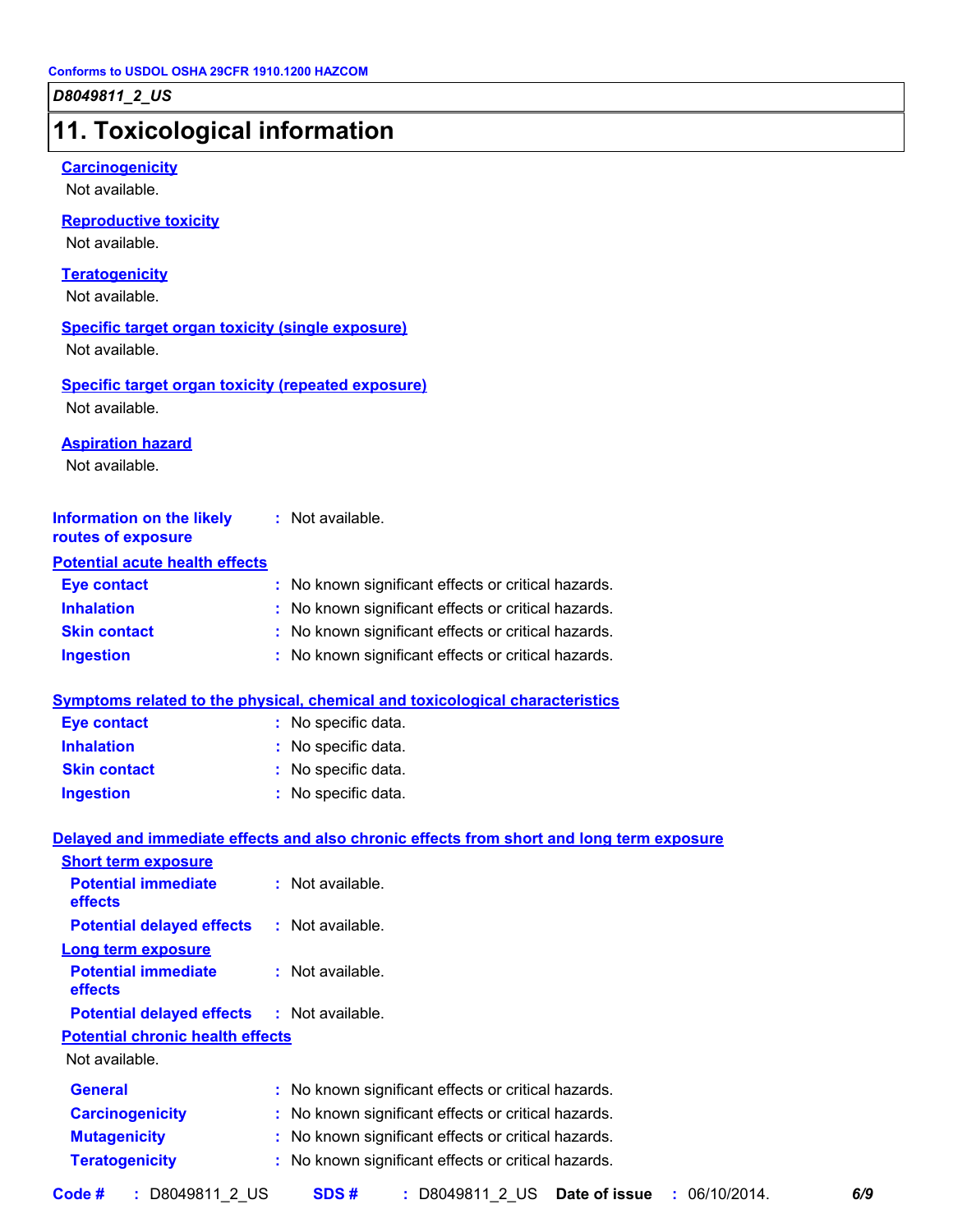### **11. Toxicological information**

**Developmental effects :** No known significant effects or critical hazards.

**Fertility effects :** No known significant effects or critical hazards.

#### **Numerical measures of toxicity**

**Acute toxicity estimates**

Not available.

# **12. Ecological information**

**Toxicity**

Not available.

#### **Persistence and degradability**

Not available.

#### **Bioaccumulative potential**

Not available.

#### **Mobility in soil**

**Soil/water partition coefficient (Koc) :** Not available.

**Other adverse effects :** No known significant effects or critical hazards.

### **13. Disposal considerations**

**Disposal methods :**

Waste packaging should be recycled. Waste must be disposed of in accordance with federal, state and local environmental control regulations.

### **14. Transport information**

Not a DOT controlled material (United States). Not a TDG-controlled material. This preparation is not classified as dangerous according to international transport regulations (ADR/RID, IMDG or ICAO/IATA).

### **15. Regulatory information**

| <b>U.S. Federal regulations</b> |  | : TSCA 8(a) CDR Exempt/Partial exemption: Not determined                  |
|---------------------------------|--|---------------------------------------------------------------------------|
|                                 |  | United States inventory (TSCA 8b): All components are listed or exempted. |
|                                 |  | Clean Water Act (CWA) 311: Formaldehyde, solution                         |
| Close Air Ast, Continue 440     |  | Natlists d                                                                |

| <b>Clean Air Act Section T12 : Not ilsted</b><br>(b) Hazardous Air<br><b>Pollutants (HAPS)</b> |              |
|------------------------------------------------------------------------------------------------|--------------|
| <b>Clean Air Act Section 602</b><br><b>Class I Substances</b>                                  | : Not listed |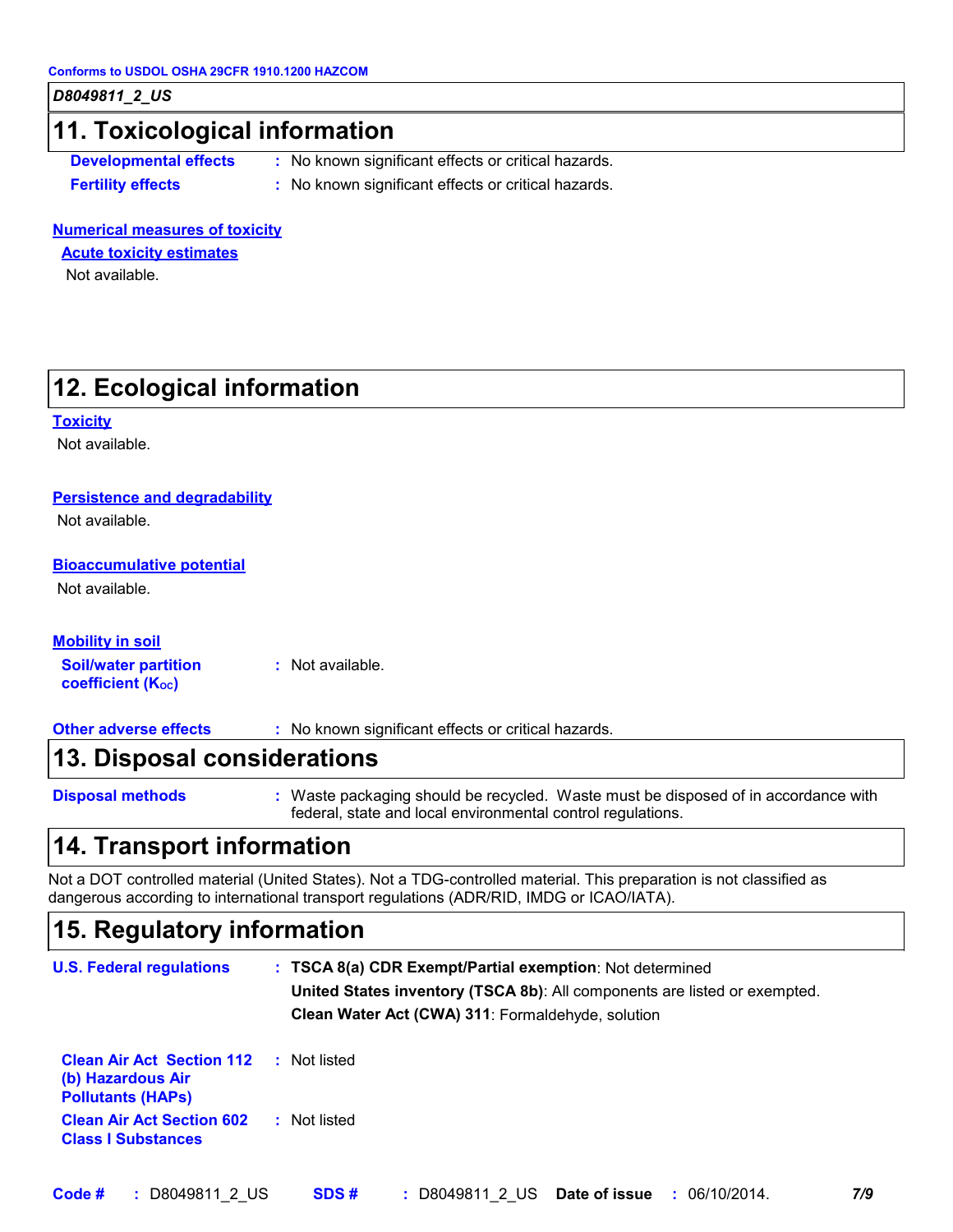### **15. Regulatory information**

| <b>Clean Air Act Section 602</b><br><b>Class II Substances</b> | : Not listed      |
|----------------------------------------------------------------|-------------------|
| <b>DEA List I Chemicals</b><br>(Precursor Chemicals)           | : Not listed      |
| <b>DEA List II Chemicals</b><br><b>(Essential Chemicals)</b>   | : Not listed      |
| <b>SARA 302/304</b>                                            |                   |
| <b>Composition/information on ingredients</b>                  |                   |
| No products were found.                                        |                   |
| SARA 304 RO                                                    | : Not applicable. |
| <b>SARA 311/312</b>                                            |                   |
| <b>Classification</b>                                          | Not applicable.   |
| <b>Composition/information on ingredients</b>                  |                   |
|                                                                |                   |

No products were found.

| <b>State regulations</b> |                                                                          |
|--------------------------|--------------------------------------------------------------------------|
| <b>Massachusetts</b>     | : None of the components are listed.                                     |
| <b>New York</b>          | : None of the components are listed.                                     |
| <b>New Jersey</b>        | : The following components are listed: PROPYLENE GLYCOL; 1,2-PROPANEDIOL |
| <b>Pennsylvania</b>      | : The following components are listed: 1,2-PROPANEDIOL                   |

| <b>Label elements</b> |
|-----------------------|
|-----------------------|

| <b>Signal word</b>       | : None Required |
|--------------------------|-----------------|
| <b>Hazard statements</b> | : None required |

: None required

: Avoid contact with eyes.

# **16. Other information**

**Precautionary measures :**



**Caution: HMIS® ratings are based on a 0-4 rating scale, with 0 representing minimal hazards or risks, and 4 representing significant hazards or risks Although HMIS® ratings are not required on MSDSs under 29 CFR 1910. 1200, the preparer may choose to provide them. HMIS® ratings are to be used with a fully implemented HMIS® program. HMIS® is a registered mark of the National Paint & Coatings Association (NPCA). HMIS® materials may be purchased exclusively from J. J. Keller (800) 327-6868.**